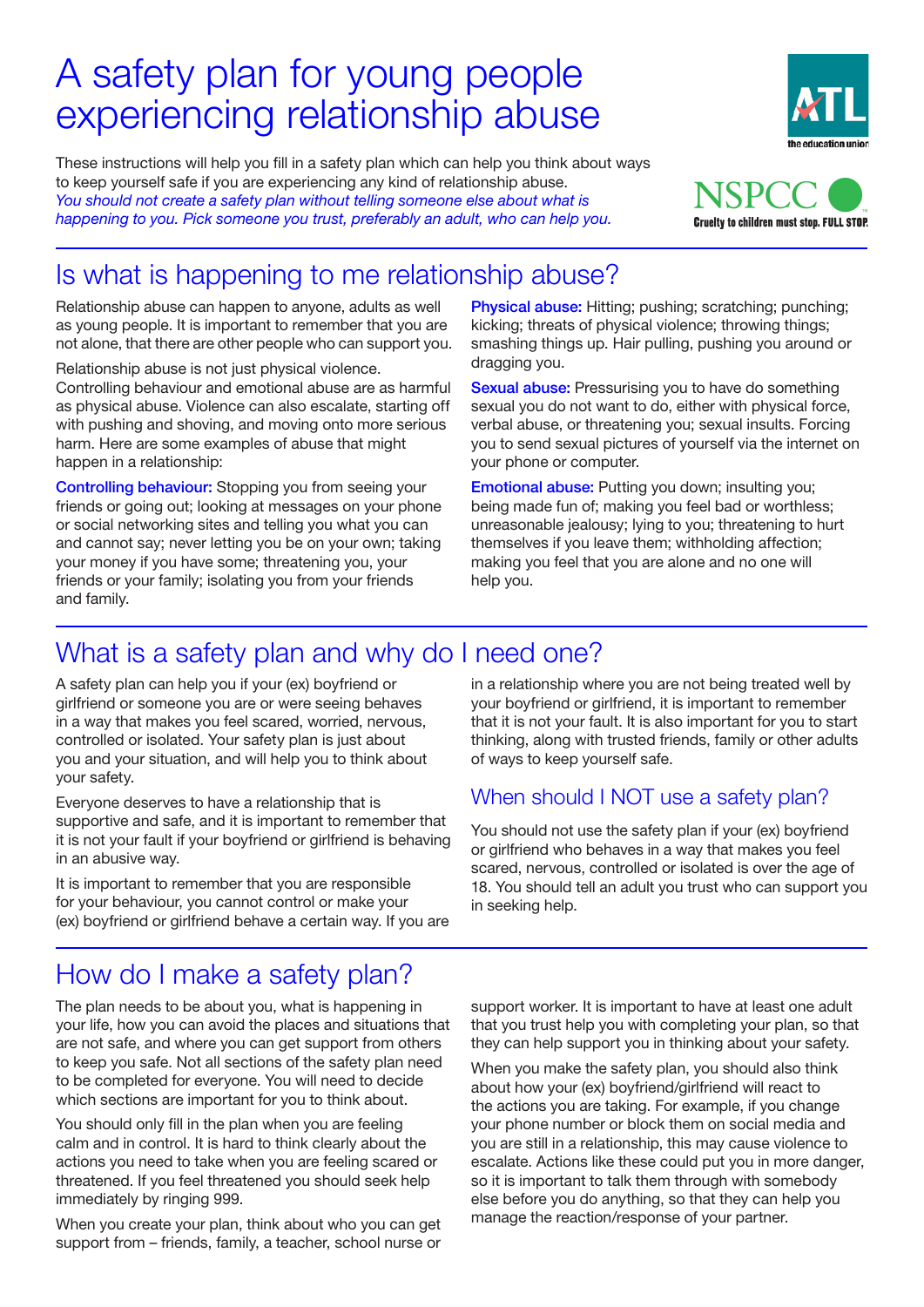When creating your safety plan, you need to think about your safety for every part of your life – do you need to plan for your safety:

- $\Box$  At school?
- $\Box$  At home?
- $\Box$  When you are out and about?
- $\Box$  In the evening or at the weekend?
- $\Box$  When you are online on your phone, tablet or laptop?

# My safety plan

### Who can help me?

Remember that you are not alone; there are other people who can help you when you are feeling worried, nervous and scared.

- 1. Choose an adult in your life who you feel you can trust and talk to about the relationship. For example this could be your parent/carer, teacher, social worker, school nurse, leaders in activities you may be doing outside of school. These are only examples it can be any trusted adult in your life.
- 2. Choose an adult at school who you feel you can talk to about the abuse, so this person can help to increase your security and safety at school.
- 3. Once you have chosen your trusted adults, make a note of their timetable so you know how and when you can contact them.
- 4. There may be times when you may not be able to talk to them; however you can still leave a message on their phone or write them a note or letter.
- 5. Agree a code word with your trusted adults and friends, this can be used to alert them if you are in danger or at risk without anyone else knowing you are asking for help.
- 6. If your trusted adults are from school, you will need to think of an adult outside of school who you can

### Staying safe at school

It is your right to be able to attend school and get on with your education without feeling unsafe, these are some ways you can keep yourself safe at school:

- 1. Discuss with your trusted adult from school any problems/areas or concerns you have being at school. For example attending class trips or after school clubs.
- 2. With your school's permission agree a 'safe place' on school grounds where you can go if you feel scared or upset.
- 3. Change your school locker or lock.
- 4. Change or vary your journey to and from school e.g. leaving at a different time, changing your route.
- 5. Avoid passing through or taking short cuts through isolated areas.

The plan should be easy to follow and simple. The more complicated your plan, the harder it will be for you to remember and follow.

### What if I am helping a friend fill out the plan?

If it is your friend who is experiencing relationship abuse you can support them in filling out the safety plan. You may want to help your friend find an adult or introduce them to someone who you think may be able to support your friend in writing the safety plan.

contact during school holidays. A list of organisations and names of people you can contact will be included in your safety plan; you are not alone even if you need help outside of term time.

7. If you are ever in danger call 999 for emergency services and ask for the police.

### Where else can I get help?

Ring 999 for the police, ambulance and fire brigade

ChildLine: 0800 1111 www.childline.org.uk

National helpline for domestic abuse: 0808 2000 247 www.nationaldomesticviolencehelpline.org.uk

Brook for sexual health services and advice: 0808 802 1234 www.brook.org.uk

Women's Aid Website for children and young people experiencing domestic violence www.thehideout.org.uk

'This is abuse' website contains lots of advice if you are worried about relationship abuse http://thisisabuse.direct.gov.uk/

All Wales Domestic Abuse and Sexual Violence Helpline 0800 80 10 800

- 6. Arrange for friends to walk with you between lessons so you arrive at the classroom safely.
- 7. If possible ask friends if they can keep you company on your journey to and from school.
- 8. Call an adult to tell them when you have left school and then again when you arrive home. Do this on your journey to and from school even if you have a friend keeping you company.

Some schools operate an **'exit card'** system; this is where a young person can leave a classroom at any time if they are feeling overwhelmed or scared. Teachers will be aware that the young person may need to request to leave the lesson and will be aware of where they are going.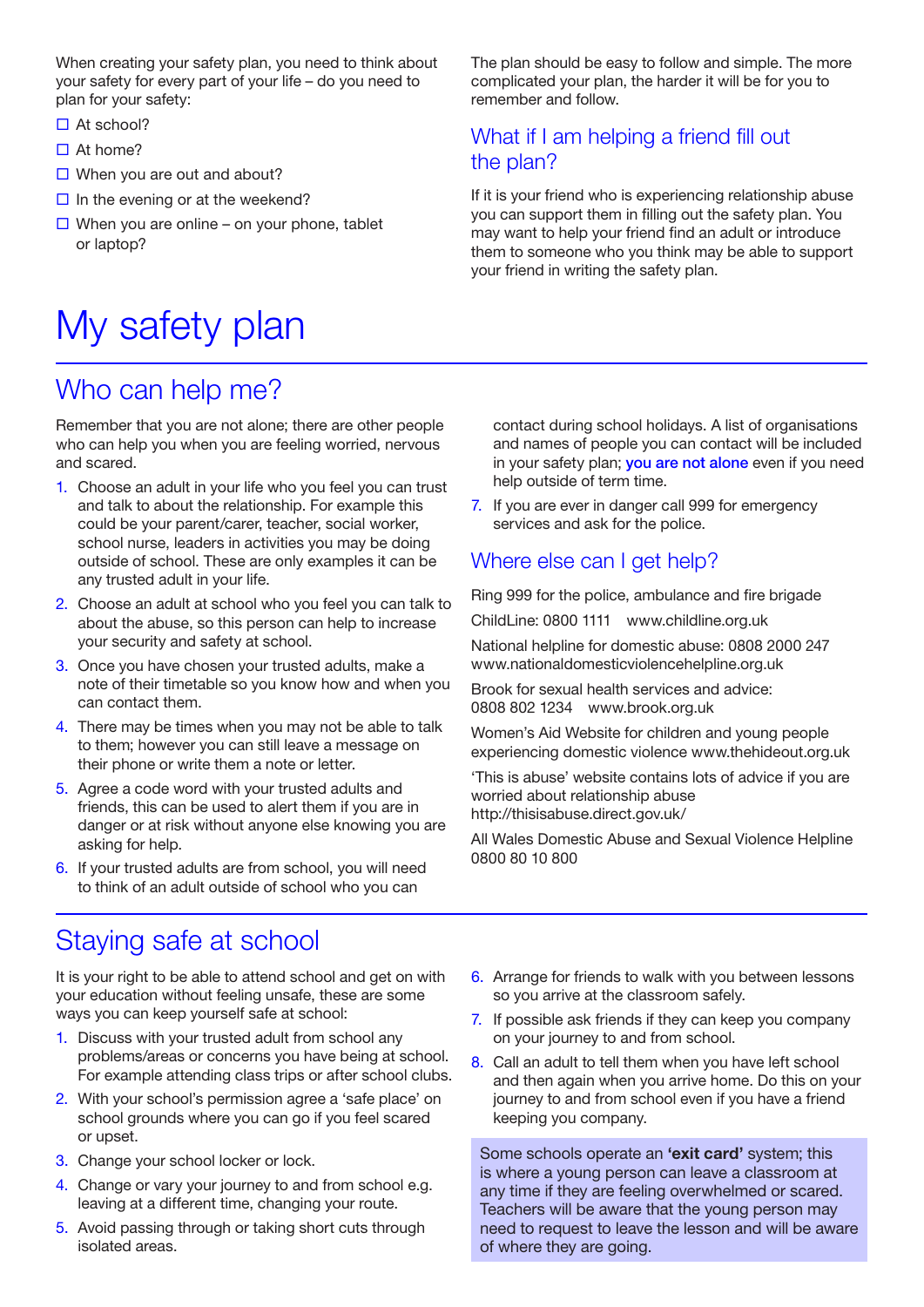### How can I stay safe outside of school?

It is important for you to feel safe when you are outside of school. To ensure your safety, plan different actions so you are prepared for potential situations which may occur.

Create a plan of action for when your (ex) boyfriend or girlfriend behaves in a way which makes you feel worried, nervous, anxious and controlled.

- 1. Write down your partner's triggers of abuse. If you are able to identify the triggers which precede behaviour that makes you feel worried, nervous, anxious and controlled, you may be able to leave before the situation escalates and seek help.
- 2. Do you know where you could go if you needed to get away quickly from your (ex) partner?

3. If you are stranded and unable to get home, is there anybody you could call to take you home? If you do not have credit or are unable to use your mobile phone do you know how to call an operator from a pay phone to reverse charges?

Some areas run a **'Safe Haven'** scheme where young people can go to a designated place if they feel scared or are in danger. Safe places are sign posted with the 'Safe Haven' scheme logo and can include shops and public buildings such as libraries or community centres.

### Safety behaviours

Safety behaviours we would encourage all young people to follow:

- 1. Always keep with you: spare change, numbers for local shelters, numbers for someone who can help you, any restraining orders paperwork.
- 2. Ensuring that your mobile phone is fully charged.
- 3. Follow general safety tips such as locking doors and windows, monitoring phone calls and try to never walk alone.
- 4. If there is a change in your timetable or if you need to move temporarily, such as going into care, being off ill for a period of time, moving somewhere new for any length of time, then ensure you contact your trusted adults and let them know where you are and of any changes that may have happened.
- 5. If you are using public transport:
	- Bus: Use a busy, well-lit bus stop if possible. When on the bus sit downstairs and as close to the driver as you can.
	- **Station platforms:** try to stay in well-lit areas and if possible stay near the ticket office or platform staff until you board the train.
	- Tube and train carriages: Look for a carriage which looks fairly busy or has at least several people in it. Try to sit between the front and middle carriages as they are the more likely to stay busy. When you get on the carriage check where the emergency alarms are.

### Staying safe when using your mobile phone and the internet

The internet and mobile phone can be a big part of your social life, below are a few steps you can take to make you feel more comfortable.

#### Think very carefully before taking these steps if you are still with your partner.

- 1. Contact your network provider and ask if you can change your mobile number. Some phone companies will do this for free if the reason you give is for your safety.
- 2. Change your password/code on your mobile phone, or put a passcode or pin on your phone if you haven't already done so.
- 3. If you are using a pay-as-you-go phone, then get a new SIM card with a new mobile number.
- 4. If you lose your phone, report it immediately.
- 5. Make sure security settings for social networking sites and websites used to talk with other people are set to private.
- 6. Switch off location settings on social networking sites and mobile phones. This needs to be turned off at all times so your partner is unable to locate you.
- 7. Tell your friends not to post pictures of you or their location when they are with you.
- 8. Block the young person using aggressive behaviour from your profile. If there isn't a blocking system in place then we would suggest deleting your account.
- 9. Report any offensive and upsetting behaviour from the young person on the social networking site.
- 10. Change passwords of all online accounts for example social networking sites, email and school logins.
- 11. If you are using the internet to look for help, remember to delete your browser history to ensure your (ex) boyfriend/girlfriend does not know you are trying to seek help. Alternatively you could use a friend's computer, the school library or a public computer.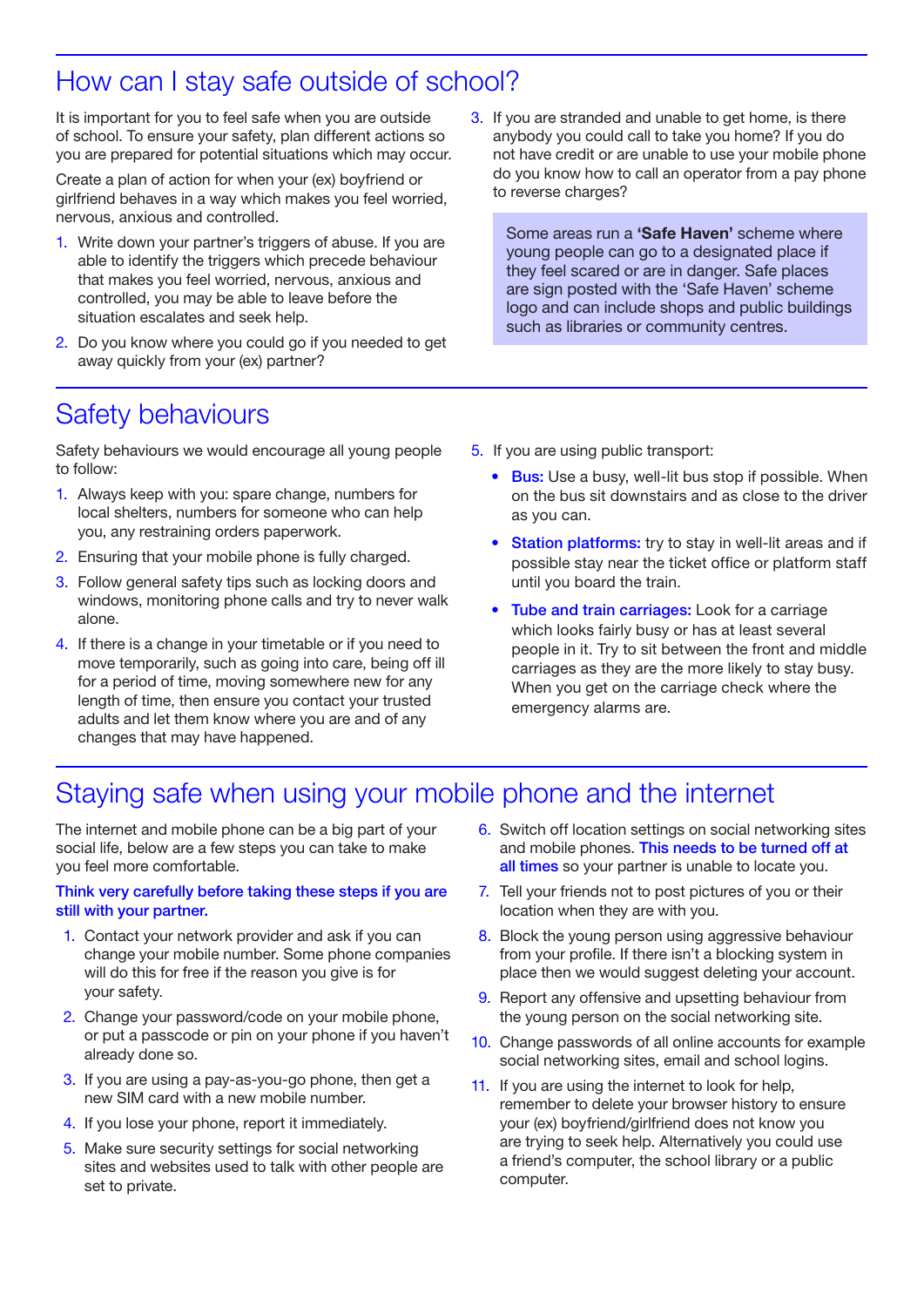# Emotional support and coping strategies

An abusive relationship can make you feel down, depressed or anxious. It can prevent you from doing things you need to do, like studying or going to school. It is important to have a list of organisations so you can contact them when you are feeling down and upset. For example ChildLine, who are always available to talk to when you need them.

- $\Box$  Keep list of local and national resources: shelters, helplines, agencies, advocates, websites where there is an advice service and a list of any other services or resources which could help you.
- $\Box$  Other resources could be may be seeing a school counsellor or being referred to Child Adolescent Mental Health Services (CAMHS).

 $\Box$  To help you feel better you could write a list of positive things in your life. This can help you cope with what is happening to you. This is something which can be discussed and included in your<br>aafsty plan safety plan.

*Pick someone you trust, preferably an adult, who can help you.*

### What if I am pregnant or have a child?

- $\square$  It is important to notify your trusted adults (if they do not already know) if you are pregnant or have a child. They can include any additional information which is mey can include any additional information which is<br>specific to keeping you and your baby safe.
- $\Box$  You can also call the National Domestic Violence Helpline to speak to any of their advisors who can help you with different options that are specific to you.

# Ending the relationship

Ending an abusive relationship can be frightening but it is important to make a plan with your safety being the main priority.

It is important for your safety that you DO tell either your family, trusted adults and/or friends the details of when, where and how you are going to end the relationship.

It is important that you make a plan for your safety. DO NOT do it on the spur of the moment when you are feeling angry. This could lead to a more dangerous situation and it is important that you can stay safe.

Things to consider:

- 1. What are you going to say; it might be helpful to write down notes to help you remember.
- 2. Think about when do you plan on doing it?
- 3. Where are you going to do it? Think about how you want to end the relationship, could you do it on the

phone when you are in a safe place or would you prefer to do it face to face.

your phone or social networking sites and telling sites and telling sites and telling sites and telling sites a

If you are planning on doing it face to face:

- 4. DO NOT do it when you are alone; plan to meet in a public place. It would be good to do it somewhere<br>You fool agfa.or.could access help easily for example you feel safe or could access help easily for example something sexual access the preach you do not pre-<br>outside a Safe Haven.
- 5. Take someone with you; they don't have to be directly there they can wait nearby, somewhere where they can see you.
- can see you.<br>6. Plan how you are going to get home safely after. you are going to get non
- 7. After you have ended the relationship contact your trusted adults, some details of your safety plan might heed to be changed. **When and why do it is a safety plan and why do it is a safety plan and why do it is a safety**
- 8. If you are in any danger at any time call 999 immediately. a safety plan can help you if you if you if you if you are or were seen you are or were seen you are or were see

#### I have finished my plan, now what do I do?  $p$

Once you have finished your plan, decide with the person helping you when you should review your plan to make sure it still works for you. If something changes that means you need to think about your safety in a different way, such as an incident happens, make sure you change your plan. Remember that even if you cannot control the behaviour of your (ex) boyfriend or girlfriend, you can make a plan that will help you to think about your safety and help you to feel more in control.

Make sure you keep your safety plan in a safe place. Here are some suggestions on ways you can keep key information from your safety plan safe but still have quick access to it:

 $\Box$  In your mobile phone create an appointment for once a week; keep it vague such as 'call mum' or 'buy bread'. In the calendar event keep a list of phone numbers or important details relating to your plan.

- $\Box$  In a school exercise book, disguise it as part of your school work. remember that it is not your fault if your fault if your boyfriend is behaving in an abusive way. The second is behaving in an abusive way. The second is behaving in an abusive way. The second is an abusive way. The second
- $\Box$  In your school planner, but putting emergency numbers under different headings. It is important to remember that you are responsible for your behaviour, you cannot control or
- $\Box$  Giving a copy of your safety plan to a trusted friend extrarged very or your existy plant to a macroal mondition.<br>Who will be able to store it for you.
- $\Box$  Store numbers for services under different names. Pick a name which will not arouse jealousy or suspicion.



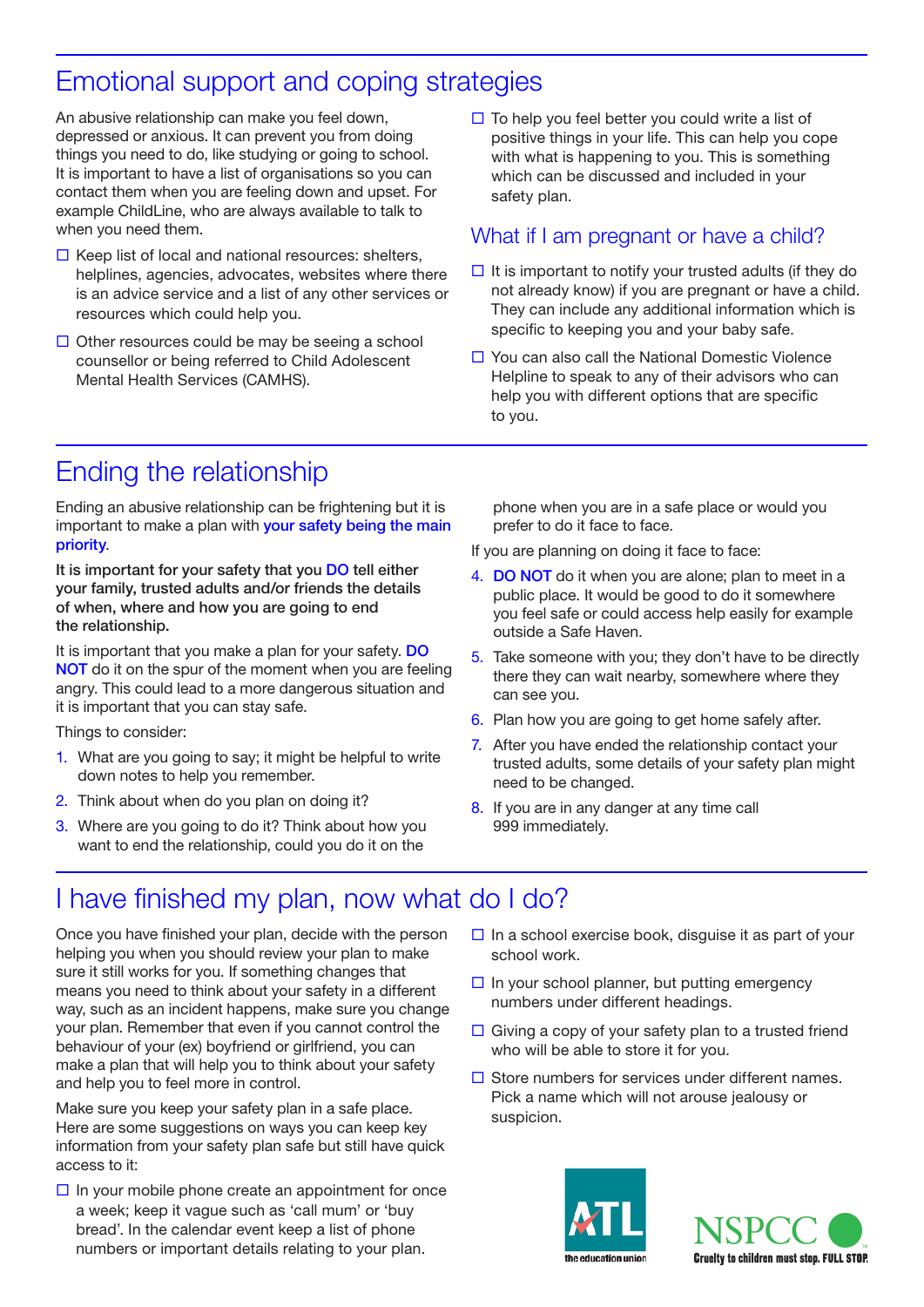# My Safety Plan

### Who can help me?

| My trusted adult is                | My trusted adult at school is      |
|------------------------------------|------------------------------------|
|                                    |                                    |
| My trusted adult's contact details | My trusted adult's contact details |
|                                    |                                    |

 $\overline{a}$ 

My trusted adult's timetable is:

 $\overline{a}$ 

|                  | Monday | Tuesday | Wednesday | Thursday | Friday | Saturday | Sunday |
|------------------|--------|---------|-----------|----------|--------|----------|--------|
| Trusted adult 1: |        |         |           |          |        |          |        |
|                  |        |         |           |          |        |          |        |
| Trusted adult 2: |        |         |           |          |        |          |        |
|                  |        |         |           |          |        |          |        |
| Trusted adult 3: |        |         |           |          |        |          |        |
|                  |        |         |           |          |        |          |        |

## Staying Safe at school

My code word is

 $\overline{a}$ 

 $\overline{a}$ 

My 'safe place' at school is

Friends who are walking with me are

### How can I stay safe outside of school?

#### My (ex) partner's triggers

Places I can go if I am in danger or scared:

|                | the contract of the contract of the contract of the contract of the contract of                                                                                                                                                                                                                                                                                                                                     |
|----------------|---------------------------------------------------------------------------------------------------------------------------------------------------------------------------------------------------------------------------------------------------------------------------------------------------------------------------------------------------------------------------------------------------------------------|
| $\mathcal{P}$  | 2 and $\overline{\phantom{a}}$ and $\overline{\phantom{a}}$ and $\overline{\phantom{a}}$ and $\overline{\phantom{a}}$ and $\overline{\phantom{a}}$ and $\overline{\phantom{a}}$ and $\overline{\phantom{a}}$ and $\overline{\phantom{a}}$ and $\overline{\phantom{a}}$ and $\overline{\phantom{a}}$ and $\overline{\phantom{a}}$ and $\overline{\phantom{a}}$ and $\overline{\phantom{a}}$ and $\overline{\phantom$ |
| 3              | $\overline{\mathbf{3}}$ . The contract of the contract of the contract of the contract of the contract of the contract of the contract of the contract of the contract of the contract of the contract of the contract of the contract of                                                                                                                                                                           |
| $\overline{4}$ | I can reverse charges on my mobile phone or pay phone<br>using this number:                                                                                                                                                                                                                                                                                                                                         |
| 5              |                                                                                                                                                                                                                                                                                                                                                                                                                     |